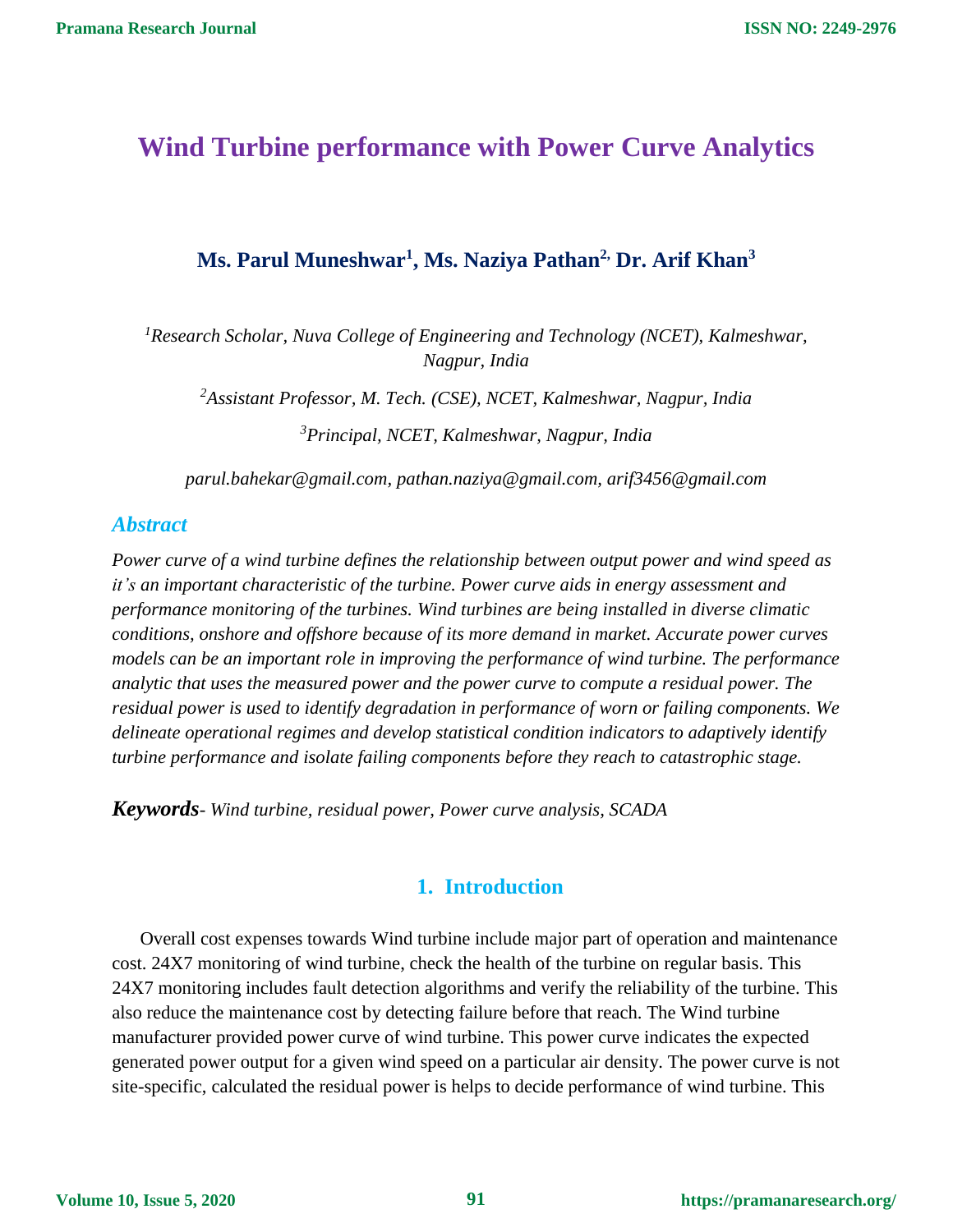paper presents wind turbine performance with power curve analytics that uses the measured power and manufactured power for computing residual power of wind turbine. The approach is demonstrated using supervisory control and data acquisition (SCADA) system data. While early indication of failure is needed, it is equally important to minimize false warnings which is observed in SCADA data.

#### **2. Wind Turbine Components**

A wind turbine is a rotating machine in which kinetic energy of wind is converted into mechanical energy. If the mechanical energy is used directly to the machinery, such as pump or grinding machine, the machine is usually called windmill. If the mechanical energy is converted in to electrical energy, then the machine is called Wind turbine.

#### **Anemomete**r

The measurement of wind speeds is usually done using anemometer. The electronic signal from anemometer passes to the controller to start the wind turbine when wind speed reaches to the cut in speed. And computer also stop the turbine as wind speed reaches to the cut out speed. This helps to protect the wind turbine from damage happens due to high wind speed.

**Wind vane**

The wind vane signals are used by the wind turbine's electronic controller to turn the wind turbine against the wind. Yaw mechanism used to capture more wind by Wind turbine for producing higher power output.

**Rotor Blades**

**Rotor blades** are the most highly stressed and important component of any wind turbine. Rotor Blades absorb the kinetic power of the wind and convert this energy into a rotary motion for rotating the low speed shaft.

**Gearbox**

**Gearbox** is typically used in a **wind turbine** to increase rotational speed from a low-speed rotor to a higher speed electrical generator.

**Generator**

The energy in the **wind** turns three propeller-like blades around a rotor. The rotor is connected to the low speed shaft and then convert energy through high speed shaft which spins a **generator** to create electricity.

**Nacelle**

Nacelle is housing cover which include Generator, Gearbox, drive train and brake assembly

**Tower**

Tower of wind turbine support the power generating components at a particular height. This tower height is one of the factor which affect the electrical power output.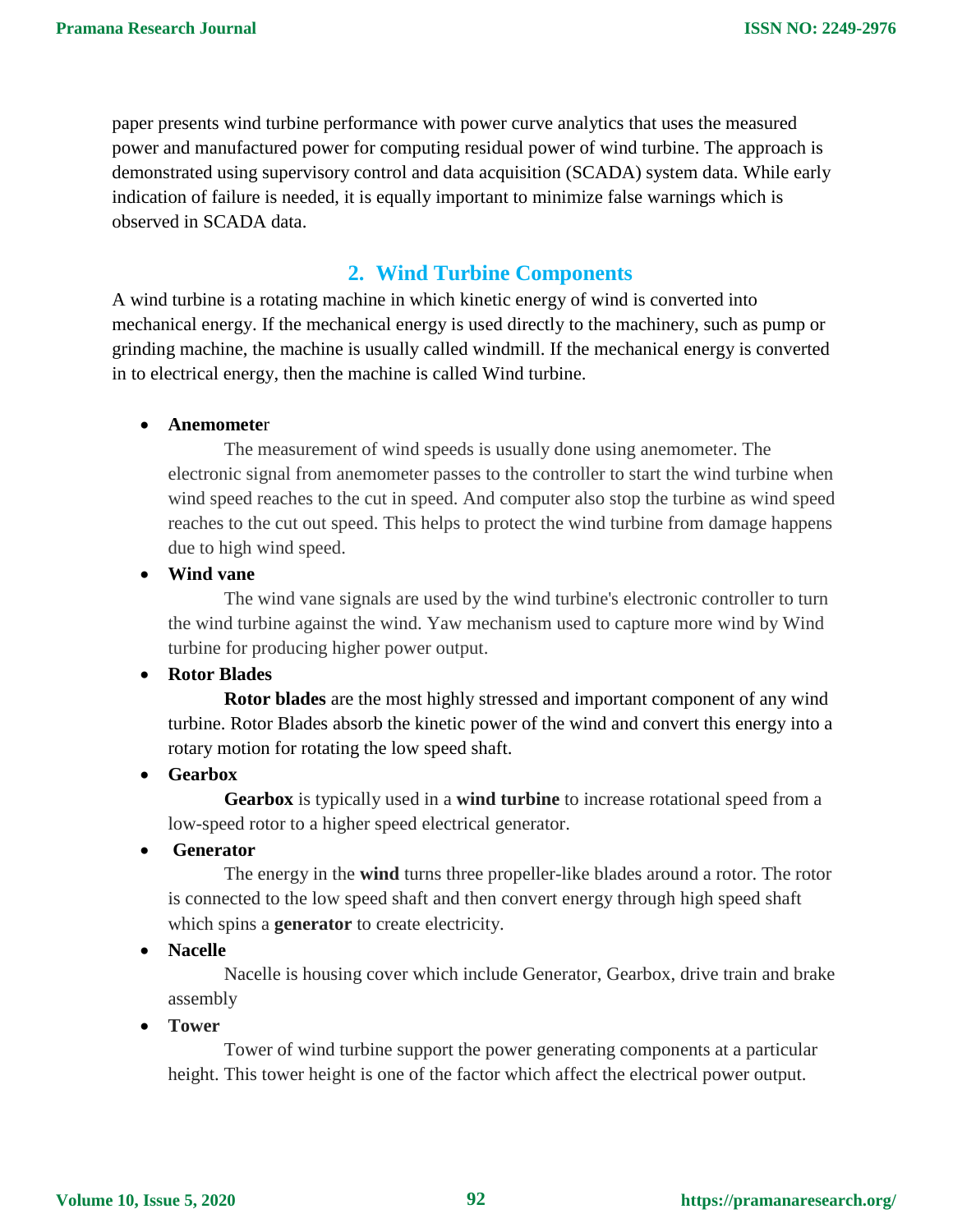

Figure 1: Typical Wind Turbine Components [1]

## **3. Working of Wind turbine**

There are three main factor which affect the electrical power output of a wind turbine converter (WEC): Wind speed distribution of the particular/selected site, Turbine tower height and the power output of selected turbine model.

Every wind turbine has a unique power curve. Even same rating turbines may give different power output at the same location and at equal wind speed. The important characteristic speeds of the turbine are its cut-in wind speed, rated wind speed and cut-out wind speed. The turbine starts to rotate and generate the power at cut-in wind speed. The power output reaches at Maximum limit of electrical generator at rated wind speed (Figure 2). For the safety reason turbine is stopped at cut-out wind speed to avoid damages [3]



Figure 2: Typical Wind Turbine power output with steady wind speed [2]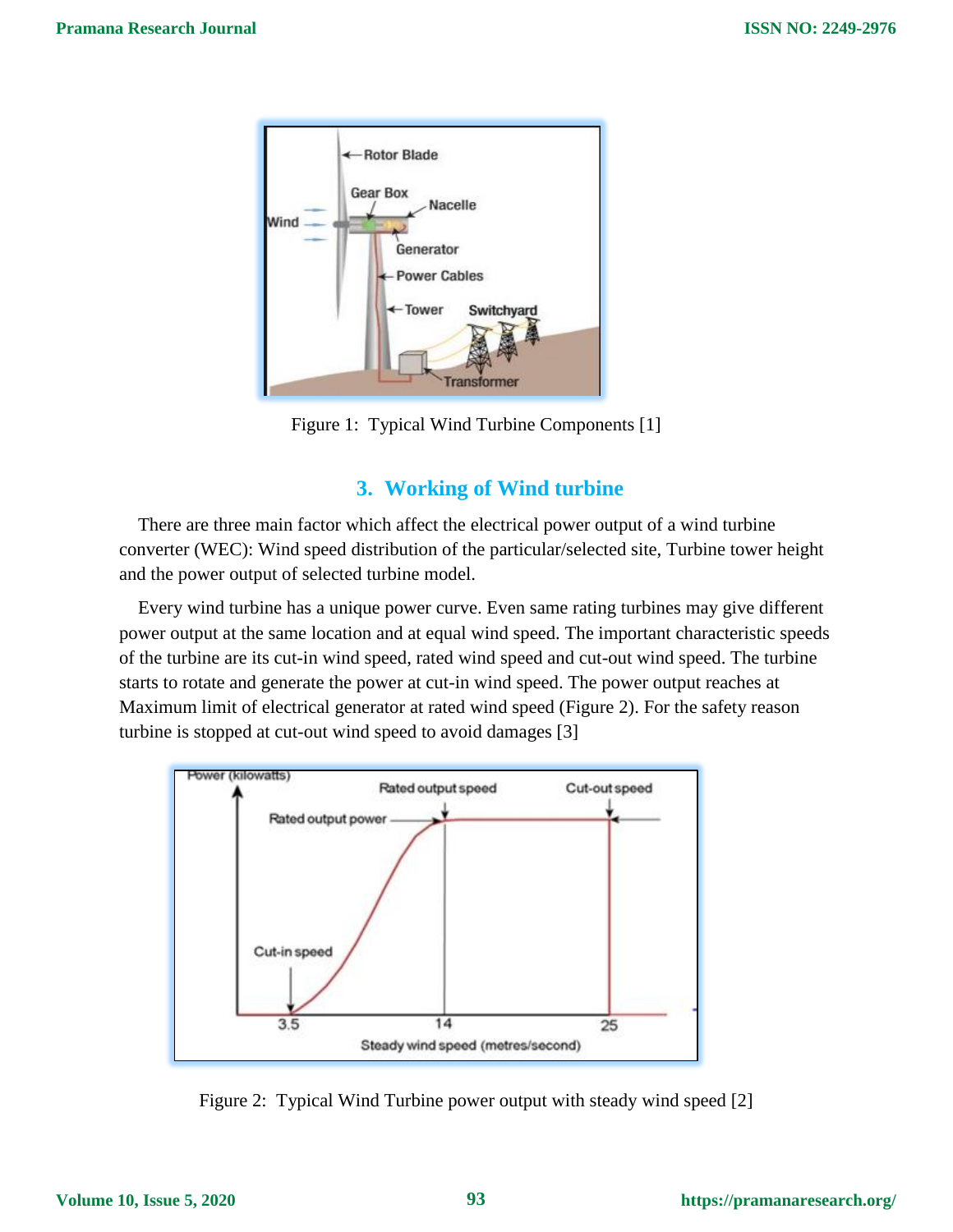The Betz limit is the theoretical maximum [efficiency](https://energyeducation.ca/encyclopedia/Efficiency) for a [wind turbine,](https://energyeducation.ca/encyclopedia/Wind_turbine) conjectured by German physicist Albert Betz in 1919. Betz concluded that this value is 59.3%, meaning that at most only 59.3% of the [kinetic energy](https://energyeducation.ca/encyclopedia/Kinetic_energy) from [wind](https://energyeducation.ca/encyclopedia/Wind) can be used to spin the turbine and generate [electricity.](https://energyeducation.ca/encyclopedia/Electricity) In reality, turbines cannot reach the Betz limit, and common efficiencies are in the 35-45% range.

The theoretical power captured  $(P)$  by a wind turbine is given by

$$
P = 1/2\rho A w \,(\lambda, 3)
$$

Where :

P: Power output of wind turbine (W) V: Wind speed (m/s) Aw: Area swept by the rotor blades (m2)  $\rho$ : Air density (kg/m3)  $\lambda$ : Tip speed ratio  $\beta$ : Pitch angle (degree)

: Power coefficient of wind turbine

The power production of a wind turbine (WT) thus depends upon many parameters such as wind speed, wind direction, air density (a function of temperature, pressure, and humidity) and turbine parameters

It is therefore difficult to evaluate the output power using the theoretical equation given above as much complexity involved in considering all influence parameters [3].

#### **4. Importance of Power curve**

4.1 Wind Power Forecasting: Power curve of wind turbine helps to estimate the energy generation using available wind speed. Wind Power forecasting is important to decide the performance of the turbines. If overestimation can result the poor performance of the turbine while underestimation may be hamper the reliability of the turbine output. Power output directly impact to the electricity market as traded amount.

4.2 Turbine selection: Power curve of the turbine helps to decide the comparison between the models of the turbines also add the choices of the turbines for generation of power output.

4.3 Wind Turbine performance: Power curve of the turbine helps to decide the performance of Wind turbine. As wind turbine manufacturer provided the reference power curve of the turbine. Actual generated power has been compare with the reference power curve also helps to decide the performance of the wind turbine. Underperforming turbine needs physical component checkup while over performing turbine needs health checkup properly.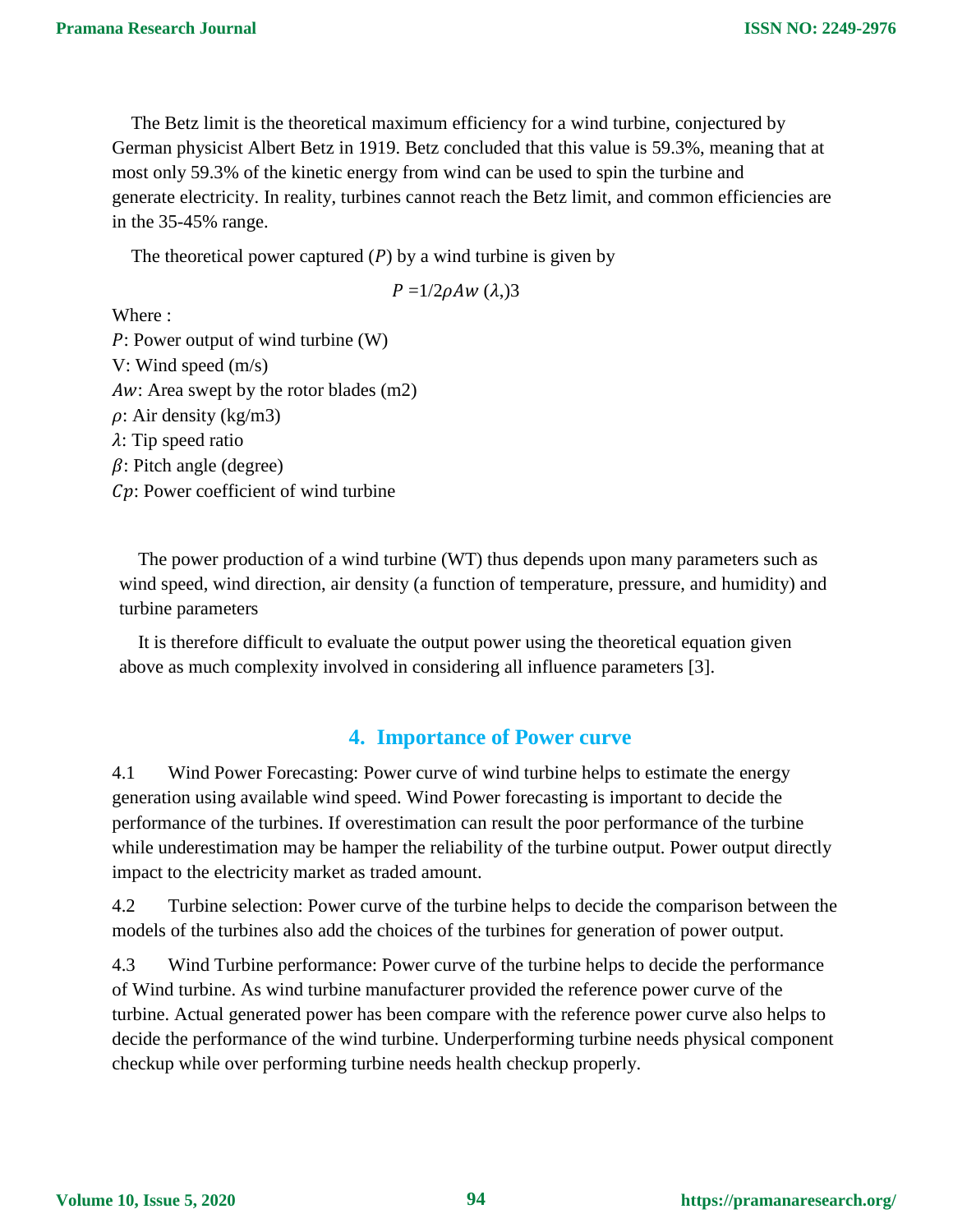#### **5. Generation of Power curve**

We use power curves provided by the manufacturer when available as the base power curve model. In the absence of a manufacturer-provided power curve SCADA data can be used to generate one. There are number of factors affected to power curve of the turbine like wind condition, air density, wind speed and turbine condition. Different temperature, pressure and humidity varies the air density to the different site (figure 3)



Figure 3: Power curve for different values of air density [4]

The actual power curve may deviate from the nominal one due to site-specific factors [5], A complex terrain, as opposed to a benign one (as defined in the standards), and different meteorological conditions, such as varying wind direction, wind shear, and turbulence intensity can cause shifts in the power curve from the nominal [4]

#### **6. Power curve comparison**

Power curve comparison is important part for check the health of the turbine and also isolate the failing component. Power curve usually used to forecasting planning and predictive analysis so exact power curve of the turbine is very important factor for prognostic analysis.

6.1 Reference power curve: Manufacturer provided the power curve, which is generic for the model of turbine in spite of site condition, wind speed and temperature.

6.2 Site specific power curve: Wind turbine owner has to calculate site specific power curve for individual model of the turbine. This power curve is vary model to model of the turbine. SCADA data is major role to calculate the site specific power curve of the turbine. This also consider the air density factor for particular site of the wind turbine with respect to the actual generated power.

## **7. Generation of Residual power**

SCADA data is valuable resource which can be retrieved actual power of the turbine. The Residual power can be calculate with the help of Expected power and the actual power of the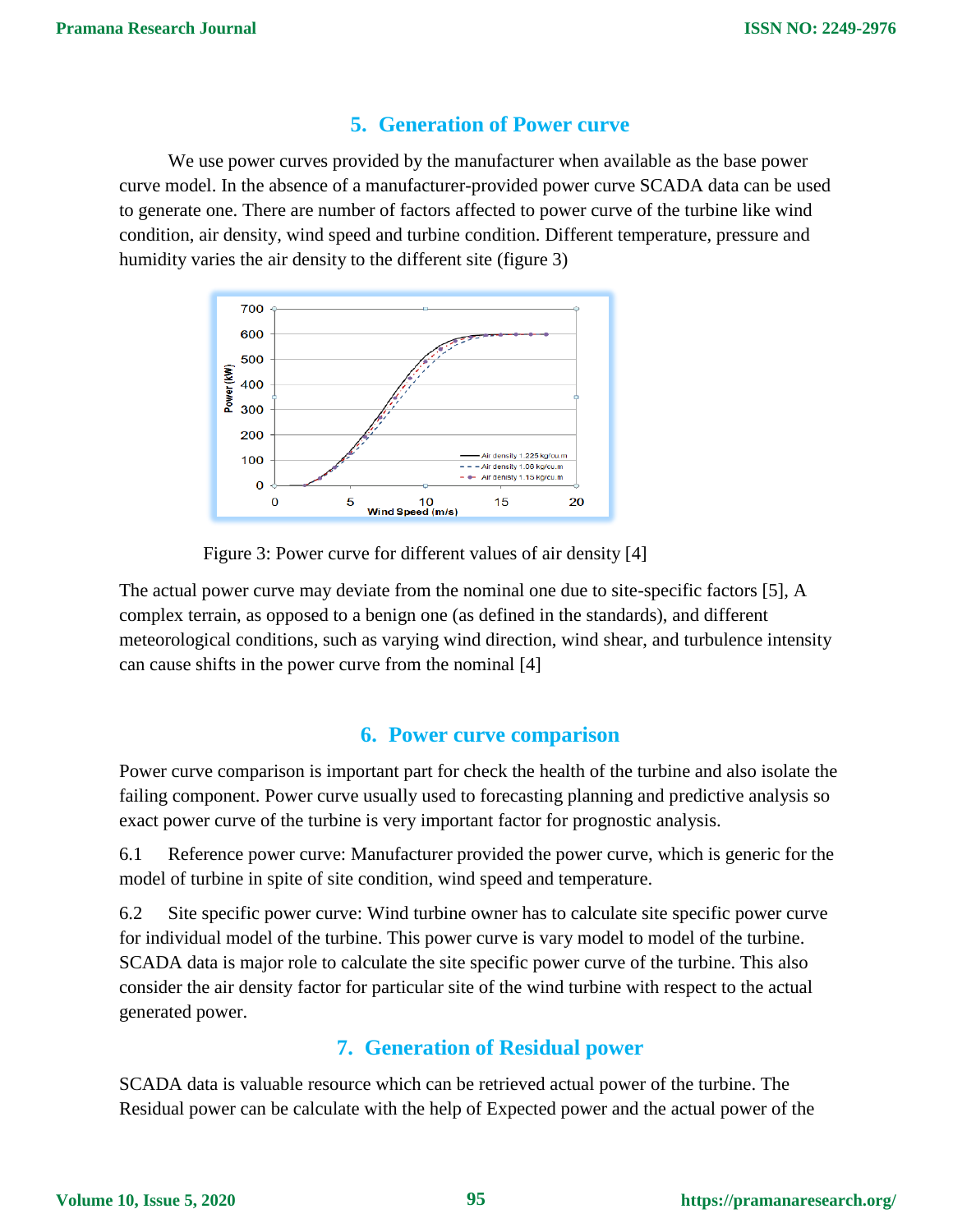turbine. The difference between actual power and expected power is the residual power. Before calculating the residual power of the turbine need to calculate expected power of the turbine. Expected power depends on the air density which can be calculated using either of the following equation

$$
\rho = p / RT
$$
  
or  

$$
\rho = (p0 / RT) exp(gz/RT)
$$

where  $\rho$  is the air density at location in kg/m3,  $p0$  is the standard sea level atmospheric pressure, *p* is the air pressure in Newtons/m2, *T* is the ambient air temperature in Kelvin, z is the location altitude in meters, and R is the specific gas constant (287 J kg-1 Kelvin-1).

When air density, wind speed, and, in turn, the expected power are available, the power residual can be readily calculated:

*Power\_residual = Power\_actual – Power\_expected [4]*

#### **Test Cases:**

We have tested the power curve analytics approach with SCADA data from a particular wind farm with same models turbines and finding out deviated turbines within the wind farm on the basis of percentage of loss of residual power.

#### **Method I**

We obtained SCADA data for a wind farm having 50 turbines with same model. SCADA data is available along with the turbine manufacturer provided power curve i.e. Reference Power curve .

Out of 50 turbines considered 5 turbines of same wind farm. The power curve plot for these turbines of the wind farm (figure 4)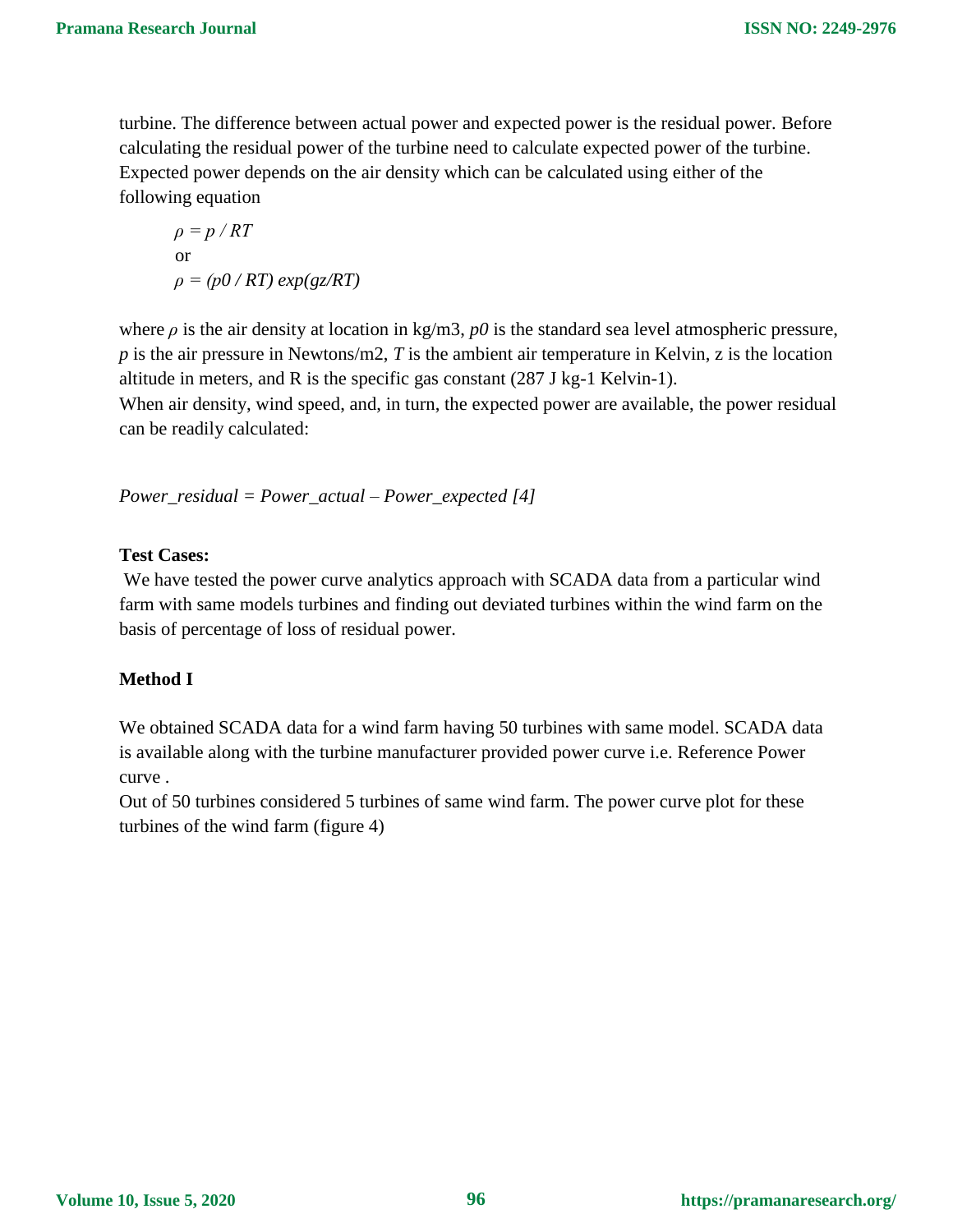

Figure 4: Power curve for same model turbines of a wind farm

Figure 4 shows the power curve of each turbine, but it's unable to identify the power curve deviated turbine from the cluster of the wind in the wind farm.



And if comparing these cluster turbines with respect to the Reference power curve (figure 5)

Figure 5: Power curve for same model turbines of a wind farm compare with reference power curve

Figure 5 shows power curve of cluster of the turbines with reference power curve and this helps to identify the underperforming turbine from the cluster of turbines of wind farm.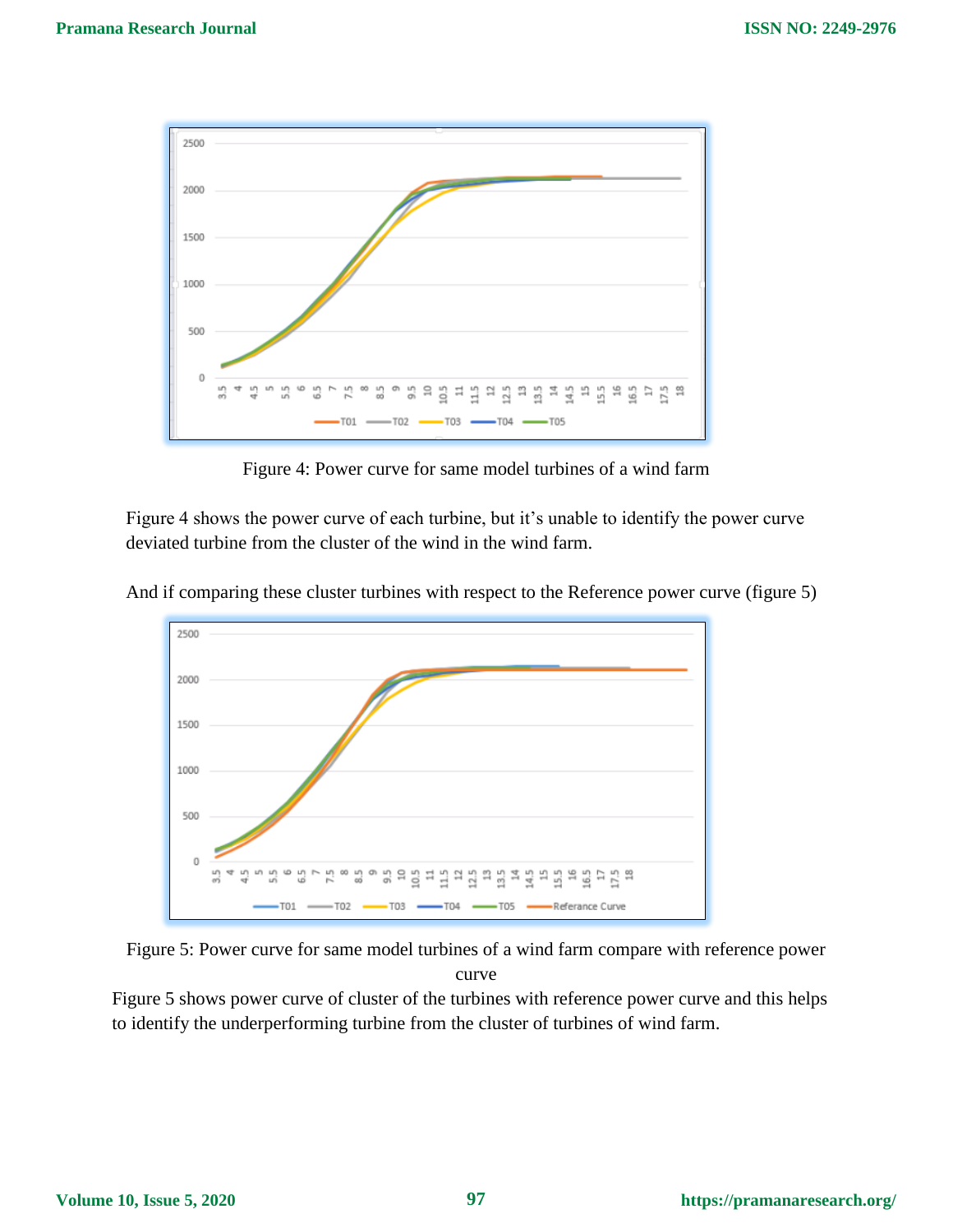#### **Method II**

We retrieved same SCADA data for same 50 turbines of same model of wind farm. And calculated actual power of each turbines and also get the Expected power from Manufacture provided reference power curve for particular wind speed. These two values helps to calculate residual power of each turbine (Table 1).

Residual Power helps to find the total power loss of the turbine with respect to expected power

|     |          | Turbine Actual Power Expected Power Residual Power % Power loss |           |          |
|-----|----------|-----------------------------------------------------------------|-----------|----------|
| T01 | 37384.69 | 36521.67                                                        | 863.02    | 2.36%    |
| T02 | 46957.47 | 47073.95                                                        | $-116.48$ | $-0.25%$ |
| T03 | 29716.56 | 30191.15                                                        | $-474.59$ | $-1.57%$ |
| T04 | 32945.14 | 32301.33                                                        | 643.81    | 1.99%    |
| T05 | 33107.68 | 32301.33                                                        | 806.35    | 2.50%    |

Table 1: Calculated residual Power and Power loss percentage

Table 1 shows the total percentage power loss of each turbines and T03 is more power loss percentage than other four turbines.

#### **8. Conclusion**

We showed that the Reference power curve analytic is useful for assessing wind turbine performance with calculating the air density of that particular wind farm site. And this helps to generating robust indicators for component diagnostics and prognostics. The analytic takes advantage of a universal measure of wind turbine performance with commonly collected SCADA information and provides outlier with in the wind farm.

Purpose of calculation of Residual power is need of output power loss percentage which helps to find the outlier turbine from the cluster of the turbine. This percentage helps to define the criticality of the component diagnostics.

Comparing the power curve of the turbine with manufactured Reference power curve finds the outlier from wind farm. But with the calculated loss of power of each turbine helps to decide the underperforming turbine within the cluster of wind farm. Power curve with percentage loss in power helps to finding outlier turbine from the cluster. This finding outlier turbine indicator adds components diagnostics and prognostic check criticality wise.